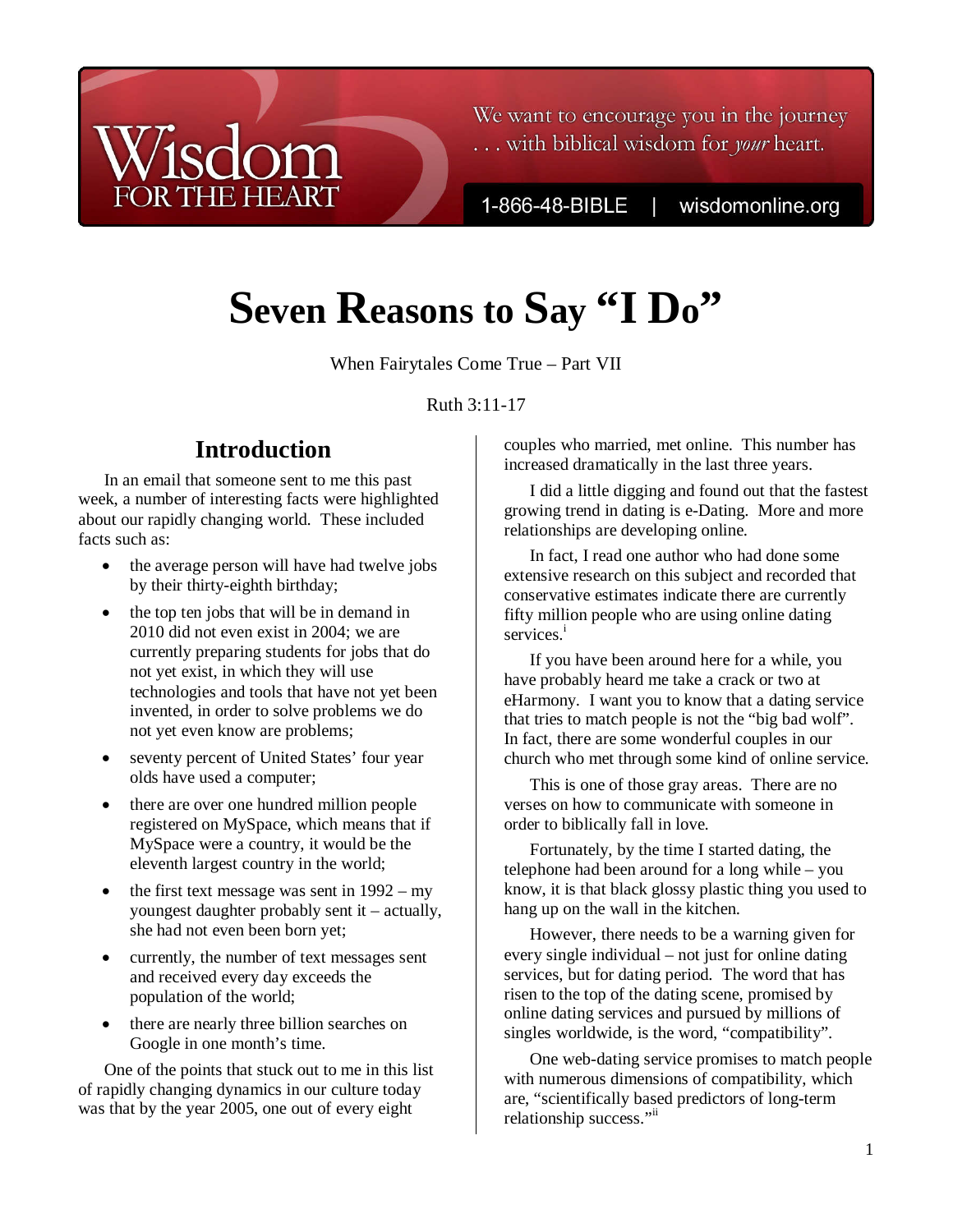These are interesting words: "scientifically based predictors of long-term relationship success."

Part of the emerging problem with all of this is that reports are now in, estimating as high as ninety percent of online daters are lying about themselves.

One researcher wrote, "For men, the major areas of deception in an online relationship are their income, height, and marital status; for women, the major areas of deception are weight and age."<sup>III</sup>

So a scientifically based predictor matching a person with someone they have never even met could actually be created by someone who is lying.

In fact, online dating services are now estimating – and I am telling this to further terrify you – that at least twelve percent of online male suitors are already married. Even more common, singles are developing online relationships with more than one person at a time.

One of our pastors on staff emailed me this week and said he is aware of singles in this church who have been hurt by this very thing. One woman discovered the man she was falling in love with online was involved with another woman online at the same time. Another couple canceled their wedding plans after dating in real life because they realized what matched online did not gel with primary goals in real life.

Pastor Brad Harbaugh wrote to me saying, "We believe online dating sites can only give a person an introduction. We advise them to spend no less than six months seeing that individual live their life in person – where they can be observed day in and day out making decisions, choosing friends; where they can be watched in the way they treat other people and relate in the body of Christ."

This is well put.

A key word that sums up the advantages of dating over time in real life is the word "accountability". Accountability with friends who observe your relationship; accountability with pastors and spiritual leaders who get to know you both; accountability with peers you rub shoulders with; even accountability with parents who can offer insight and feedback is invaluable.

The truth is that whether online or on a live date, we all know what it means to put our best foot forward, right?

On my first date with Marsha, to a church service, no less – and I have had her in church ever since – I showed up at her dormitory wearing my best suit. This suit was navy blue with thick, mafia-like

pinstripes; I had on a dark blue shirt with a solid white necktie made with 100% polyester; oh, I had on baby blue saddle oxford shoes. When she opened the door to meet me, she nearly fainted – she did not know if I was there to pick her up or shoot her! Much later, she told me what she thought about our first date, saying, "I wanted to *be* with you, I just didn't want to be *seen* with you."

We do not go out on a date and tell the other person all our problems; we do not lay out our idiosyncrasies at first, right? We wait until later.

Dating in real life provides time for later. Online dating can speed up the process because a person has been given the reassurance that they have been matched. In other words, you have found someone just like you – as if marrying someone just like you would be a good thing!

So let us be honest. We are all fallen. Romance in real life is between two sinners.<sup>iv</sup>

Now, do not get me wrong. Similar tastes, desires, and interests are wonderful things. But the differences, distinctives, tastes, and perspectives in our God-created spouses are intended to compliment, broaden, develop, and deepen who we are, how we think, and ultimately, how we live.

The biblical view of marriage is not as much compatibility as it is complimenting, which means that there are differences to iron out, perspectives to sharpen, and thought processes to balance.

Two sinners, seeking God's grace and His will for their lives, covenant to love each other for better or for worse. This happens to be the greatest illustration of the love of Christ for the church on Earth (Ephesians 5:32).

Think about this. We happen to be the bride of Christ. How compatible are we to Him? Not very.

This reminds me – do not forget that two people can share a lot of similar tastes and interests, but if they do not share a relationship with Jesus Christ, they are not truly compatible where it matters.

The search for Mr. Right or Miss Right is not a search for someone *like you*; it is a search for someone who wants to be *like Christ*.

So, conversion to Christ is the starting point, right? It is extremely dangerous to consider dating someone as an opportunity to evangelize them.

Some of you may have married an unbeliever and you knew it when you started dating him or her – and they came to faith after you were married, praise God. You are not the rule – you are the exception.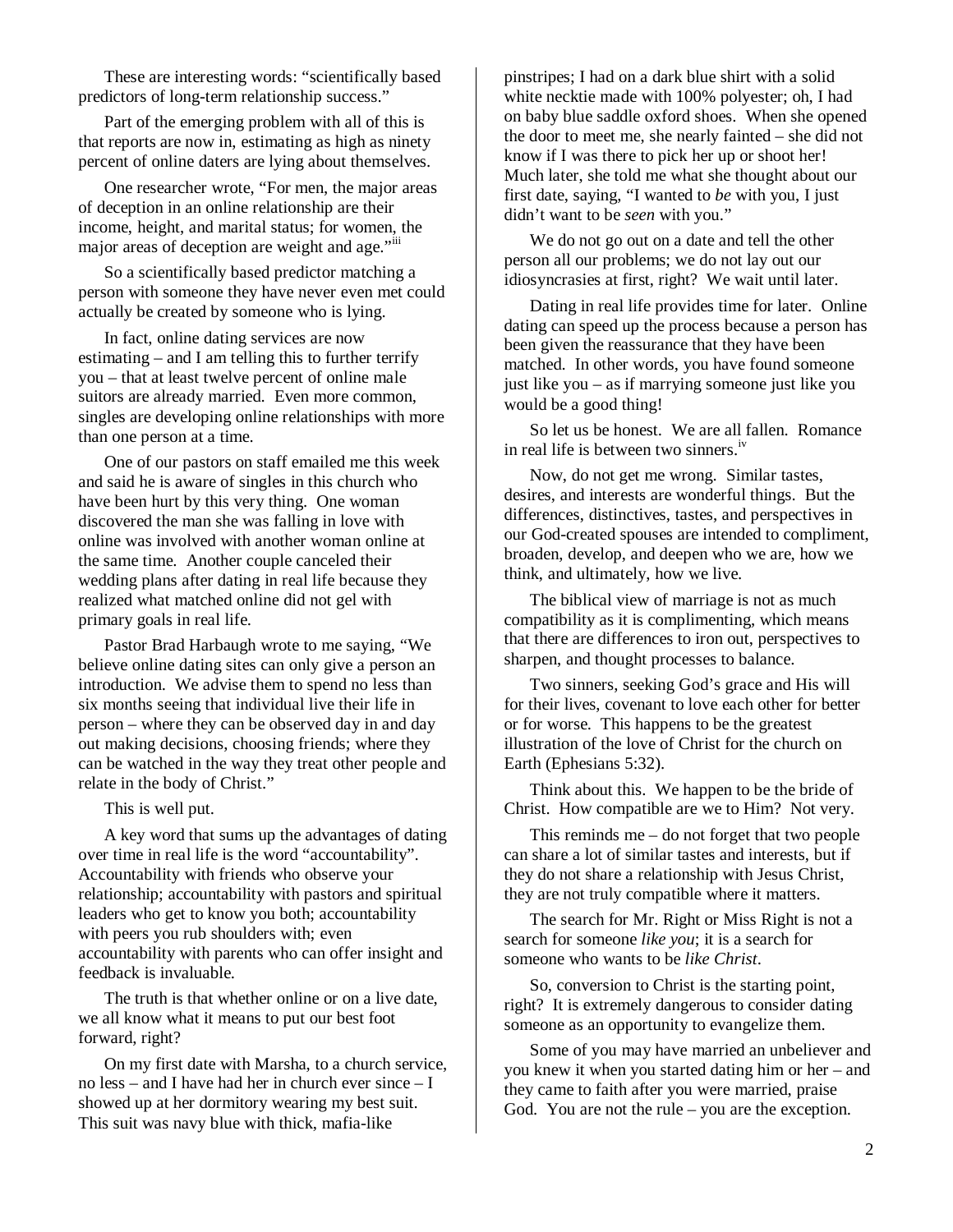Our churches are filled with spiritual widows – married, but spiritually unrelated to their unbelieving husbands.

Begin with salvation.

If the internet dating service you have chosen does not include your relationship and commitment to Jesus Christ, how can they find a match for you? A verse to consider in this context is,

#### *. . . what fellowship has light with darkness? (II Corinthians 6:14)*

"What fellowship" can be translated as "compatibility". So, "What compatibility has light with darkness?"

All the compatibilities can be put over to the side – you both love the same kind of music, food, vacation spots, number of children, sense of humor, personality, career, background, geography, accent, and ice cream. Put all of these in a pile, but if there is no spiritual life by virtue of faith in Christ, none of these other items matter.

The bottom line is conversion – then character.

How do we detect character? Over time, with prayer, asking the Lord for discernment and guidance we can detect and discern true character.

## **Seven Reasons to Say, "I Do!"**

If Boaz and Ruth had a checklist, I wonder what it would have looked like.

By the way, *no one* would have ever matched them! Boaz and Ruth were terribly incompatible as far as the world goes. They had different family backgrounds with different family traditions; they were geographically worlds apart; one had grown up a follower of God, the other had grown up in idolatry and pagan religion; one was rich, the other was poor; one was a business owner, the other a migrant worker; one was single, the other had been married; one had not experienced the death of a spouse, the other had; one was a mature believer, the other was a new believer; one was financially independent, the other lived hand to mouth – the list could go on and on.

However, Boaz and Ruth had this in common – a commitment to the God of Abraham, Isaac, and Jacob, and to His word.

From their brief love story, and especially their encounter at the threshing floor where Ruth proposed marriage to her kinsman redeemer, we can make several observations about genuine character. These observations should be a checklist for every single individual and the goal for every married individual

to pursue. These are not as much for us to be, as for us to become.

I have uncovered seven character qualities in Ruth chapter 3 – seven reasons to say, "I do."

#### **1. Spirituality.**

The relationship of Boaz with God was living and active. In the days of the judges when everyone did that which was right in their own eyes (Judges 17:6  $& 21:25$ ), Boaz lived with the sense of spiritual awareness.

When we first met Boaz, in Ruth chapter 2, he asked for God's blessing on his employees. When he first met Ruth, he prayed that God would shelter her under His wings.

Now, at the threshing floor, after the love of his life asks him to become her kinsman redeemer – to marry her, buy her late husband's estate, and pay all her family's debts – the first thing Boaz says, in verse 10 of chapter 3, is,

#### *. . . "May you be blessed of the Lord, my daughter. . . ."*

In other words, "God bless you, Ruth."

This was not an act; this was not a put on, this was reality. Boaz had a vital, active, living, walking, breathing relationship with God. This is foundational.

This is where we begin.

#### *Unless the Lord builds the house, [we] labor in vain to build it . . . (Psalm 127:1)*

This is the reason that when I marry a couple, I ask each of them before the vows are exchanged, "Can you say in the presence of these witnesses that you have accepted Jesus Christ into your life as Lord and Savior?"

For those who are single, it really will not take very long to discover whether or not they are sincerely walking with Christ. Ask questions like:

- Do they talk about Him?
- Do they want to please Him?
- Do they live for Him?
- Do they encourage you to follow Him too?
- Have you ever seen their Bible?

I not only observe in Boaz the character quality of spirituality, but another quality as well.

#### **2. Humility.**

These two attributes of spirituality and humility do not necessarily show up in the same body.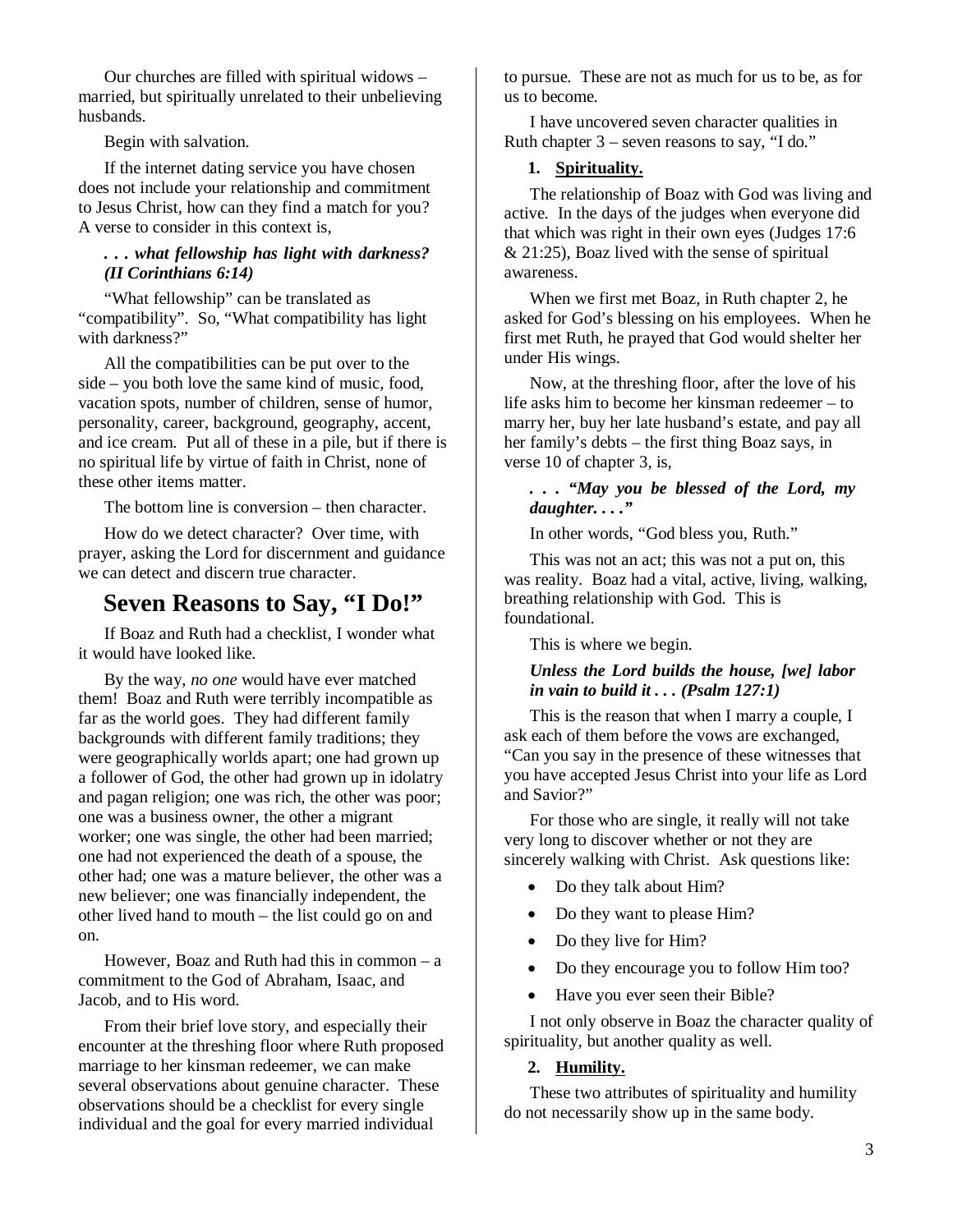Look at Ruth 3:10b as Boaz says,

*". . . You have shown your last kindness to be better than the first by not going after young men, whether poor or rich."* 

This is a long way of saying, "I can't believe you chose me."

When Boaz refers to Ruth's first kindness, he is probably referring to her care for her mother-in-law Naomi. He then refers to her last kindness as better than her first  $<sup>v</sup>$ </sup>

Boaz is saying, "You are so kind to want to marry me."

Now we are told nothing about Boaz's age, although his reference to her as his daughter indicates he was much older. This can, however, be an expression of kindness and care.

Further, the Bible does not tell us anything about his looks or his physique. $\overline{v}$ <sup>i</sup>

We do not know if Boaz was tall, dark, and handsome or tall, skinny, and bald, which is *so* much better – let us be honest!

We do know he was wealthy enough to hire employees and own fertile fields. And Ruth is a destitute woman from another country, one step from being a beggar, with nothing tangible to offer but debt and potential scorn. Boaz still says, "I am so thrilled you want me."

Boaz's humility is obvious.

We have watched him care for his employees, care for Ruth, communicate concern for those around him, roll up his sleeves to work at the threshing floor, and even sleep there to help guard the grain.

The truth is that in his culture, Boaz was near the top of the food chain. He had more reasons to be proud than humble, yet nearly every time he opens his mouth, the quality of humility comes out.

 Let us look at another character quality to add to the checklist.

#### **3. Priority.**

In other words, Boaz knows what matters most. So does Ruth, evidently.

Boaz goes on to say, in verse 11b, "The reason I'm so pleased with your proposal and I want to say, "Yes," is because all my people in the city know that you are a woman of beauty . . . you are a woman of rare talent . . . you are a woman of class . . . you are a woman of personal charm . . .

*". . . you are a woman of excellence."* 

Your translation may read, "... you are a woman of noble character."

This same word is translated as "virtuous" in Proverbs 31. It is the exact same word that is used to refer to Boaz in Ruth chapter 2.

We hear a lot of sermons about the virtuous woman. It is too bad we do not hear sermons on the virtuous man.

"Hayil" is the Hebrew word that means "a person of moral strength".

This is the making of a good match. Both Boaz and Ruth were committed to the priority of godly living.

They were incompatible in every way except character. This became the footing upon which Boaz and Ruth could build their home and the haven that it would become throughout their generation.

A fourth marker in this godly match is the next word on the list.

#### **4. Honesty.**

This is when Boaz drops an atomic bomb which explodes the mood and the moment. Look at verse 12.

#### *"Now, it is true I am a close relative; however, there is a relative closer than I."*

This is the law of the "goel" or the kinsman redeemer.

What anguish there is in these words. I can imagine Ruth beginning to cry. Did she know? Had Naomi told her? Did Naomi withhold this little piece of information knowing that Ruth might not have gone had she known it? Did Ruth already know and go to the threshing floor anyway to inform Boaz that she really wanted him to redeem her according to the Old Testament provision of kinsman redemption?

We do not know the answers to these questions. What we do know, however, is that after Boaz told her that he effectively loved her and would be thrilled to marry her, he told her the truth, even though it might ruin everything. "Listen Ruth, I would love to redeem you as your closest relative, but I'm not your closest relative – there's someone older than I and thus first in line, who has the right to redeem you!"

In today's culture, Boaz would have gotten a lawyer to sue the other guy for his rights. He would have put a restraining order on the other guy.

He would have found a counselor or psychologist to tell him to follow his heart and do whatever made him happy. In fact, he would have been told that loving Ruth was wonderful and God created love and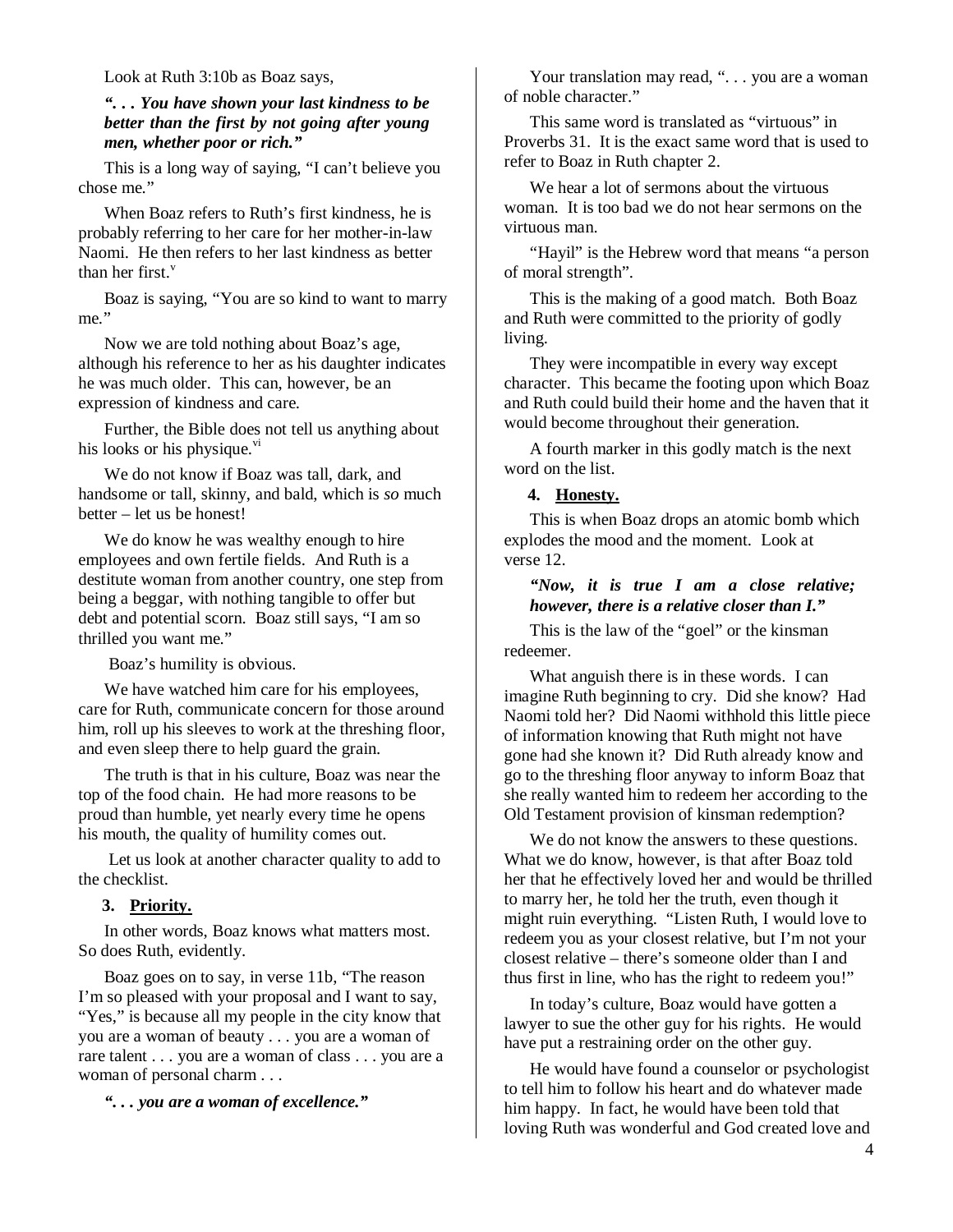would certainly want him to be happy, so not to worry about the law.

Boaz would have found a pastor to tell him the laws of kinsman redeemer were for a different context and culture and did not apply to him. And besides, the laws of kinsman redeemer were centuries old and certainly no longer relevant.

He would have found some friends to tell him, "Look, Boaz, you're not getting any younger and you love her and she loves you and these are the days of the judges when everyone does what is right in their own eyes, so if it's right for you, then man, it's all right. Get over your Victorian guilt and go for it."

Does any of this sound familiar?

Instead, Boaz simply says, "Ruth, I can't because it's not right according to God's word, so I've got to be honest and tell you that there's someone closer in line."

Spirituality, humility, priority, and honesty are character qualities for the list. Now let us look at a fifth reason to say, "I do."

#### **5. Accountability.**

As I read and reread this text, I found it hard to imagine any man in Boaz's sandals saying the next few words. Notice verse 13.

*"Remain this night, and when morning comes, if he will redeem you, good; let him redeem you. But if he does not wish to redeem you, then I will redeem you, as the Lord lives. . . ."* 

Did I just read this?!

*". . . if he will redeem you, good; let him redeem you. . . ."* 

Is he kidding?!

Is Boaz some kind of concrete block with a heart made out of granite; with no feelings or emotions?

"Hey, if he wants you, well that's fine with me!"

Not on your life – we have already read his first response.

Boaz just happens to be a man of character – to the point that he submits his emotions to the law of God.

This matter must be settled legally.<sup>vii</sup>

Ancient Jewish commentary on this scene, called the *Midrash*, taught that this other kinsman was Naomi's brother-in-law – an uncle to Boaz. $\frac{v_{\text{III}}}{v_{\text{III}}}$ 

So at this point, his mind is obviously racing, as we well see him prove the next morning, but Boaz

still holds himself in check, accountable to the word of God.

Single friends, if you find someone who is willing to set aside their emotions and their personal feelings in order to do what is right, then you are well on your way to finding a man or woman worthy of saying, "I do!"

Does the individual set aside their emotion in order to do what is right?

This is like the little seven-year-old girl who obviously had her emotions under control, much like Boaz here. An eight-year-old boy in her Sunday school class at church asked her to marry him. She said, "I can't." He protested, "Why not?" She said, "My daddy married my mommy, my grandpa married my grandma, and all my uncles married my aunts, so we can't get married, 'cause we're not related."<sup>ix</sup>

We have got to do what is right!

However, there is something that is easy to overlook. Family relation or not, there is nothing binding upon Boaz or Ruth to surrender to the law of kinsman redeemer. They could have married and the other man could have been told that Ruth was picked by another man. It would have been no big deal – he did not want her anyway.

It mattered, however. In fact, since Ruth more than likely knew about the other relative, she was also willing to abide by whatever the law of God allowed – nothing less and nothing more.

Let me break this down as simply as I can. Boaz would rather remain single and lose the love of his life than disobey the word of God! For him, it was not Ruth or someone else, it was Ruth or no one else, unless the Lord directed otherwise.

Boaz had already thought this through, but instead of coming up with loopholes to the covenant of God, he was strategizing on how to approach the other redeemer who was closer in line to Ruth.

Let me put this in practical terms: if the individual in which you are interested does not honor the word of God, you have no assurance they will live an honorable life.

There is another word that comes to mind in this list of character qualities.

#### **6. Purity.**

Notice verse 13b, when Boaz says,

*". . . Lie down until morning."* 

Lie where? Continue to verse 14a.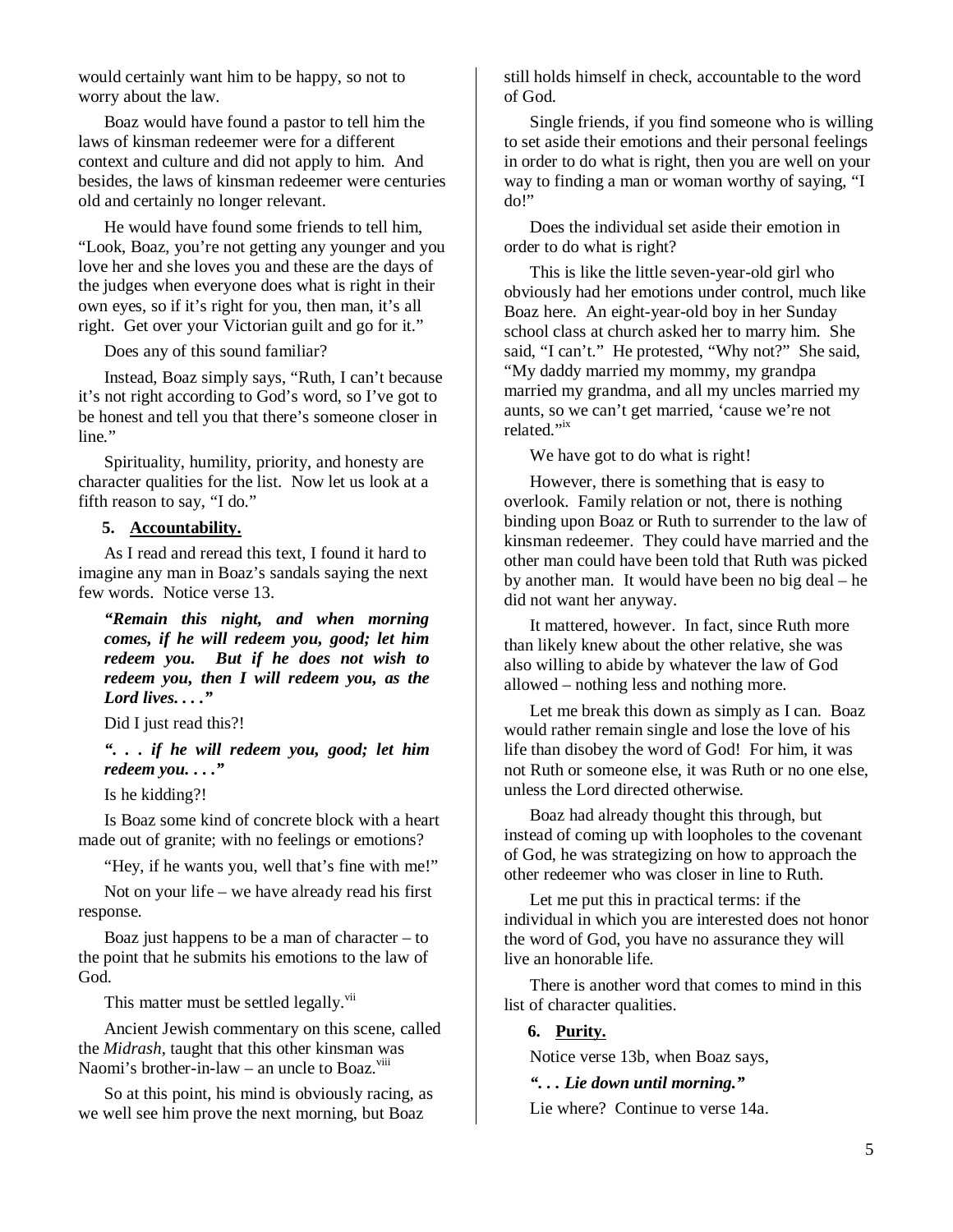#### *So she lay at his feet until morning . . .*

We have already dealt with this issue in our last discussion, but make no mistake in this – Boaz might have taken advantage of her. Ruth had already expressed her love to him and he to her – what more is needed?

There was no advantage taken. There was no solicitation given. There was purity!

Let me give a practical word to every single woman:

• **If a man demands your body before he declares his vows, his name is not worth taking.** 

In simple terms, throw him back in the lake and keep fishing.

Let me be just as practical with single men:

• **If a woman uses her body to manipulate your heart, you have little reason to trust her heart.** 

What we have in Bethlehem this night are two sinners, who happen to be highly committed to God. And here are two people who have quietly pledged their love and chose to wait in purity to see what God would do.

Let us look at the final character trait I observe in Boaz.

#### **7. Generosity.**

In verse 15, Boaz fills Ruth's cloak with barley and tells her to take it home. Verse 17 gives his specific command, retold by Ruth to Naomi,

#### *". . . Do not go to your mother-in-law empty-handed."*

He had every reason to keep his money and his grain, but Boaz was sensitive to the needs of Ruth and Naomi. This amount of grain would hold them for at least two weeks.

No doubt he is thinking that within two weeks, the matter will be resolved and these women will be cared for permanently.

If the individual you are interested in is stingy and selfish, do not expect generosity to follow the wedding ceremony. So watch how they use money. Do they hoard what they have? Do they spend money only on themselves? I am not talking about careful stewardship, I am talking about being stingy – they are just cheap. That is an ancient Hebrew word.

Boaz is showing genuine care and rare generosity. James the apostle calls it pure religion, to care for widows in their need (James 1:27).

### **Conclusion**

So there is a character quality checklist from the romance of Boaz and Ruth that includes:

- spirituality;
- humility;
- priority;
- honesty;
- accountability;
- purity;
- generosity.

These are observations from a life marked by character.

No matter how you met that guy or that gal – online or in real life – if you begin with conversion, and move to character, then, no matter how many compatibilities you have or do not have, with the word of God serving as the rudder for your heart in the sea of emotion, you will sail a God-honoring journey – sometimes the water will be rough, sometimes it will be smooth.

According to His will, which you are pursuing as your priority, you just might dock at an altar where you will commit your marriage to glorify the Savior, advance the gospel, illustrate Christ's love for His church, create a haven in the midst of a dying world, and raise a generation to live for and love Jesus Christ who, still to this day, is calling a bride to Himself as her Kinsman Redeemer.

This manuscript is from a sermon preached on 3/22/2009 by Stephen Davey.

© Copyright 2009 Stephen Davey

All rights reserved.

 $\overline{a}$ 

<sup>&</sup>lt;sup>i</sup> Rick Holland, quoted in <u>Right Thinking in a World Gone Wrong</u> (Harvest House, 2009), p. 30.

ii Ibid., quoting www.eHarmony.com, p. 33.

iii Ibid., p. 33.

<sup>&</sup>lt;sup>iv</sup> Ibid., p. 34.

<sup>&</sup>lt;sup>v</sup> A. Boyd Luter and Barry C. David, God Behind the Seen (Baker, 1995), p. 62.